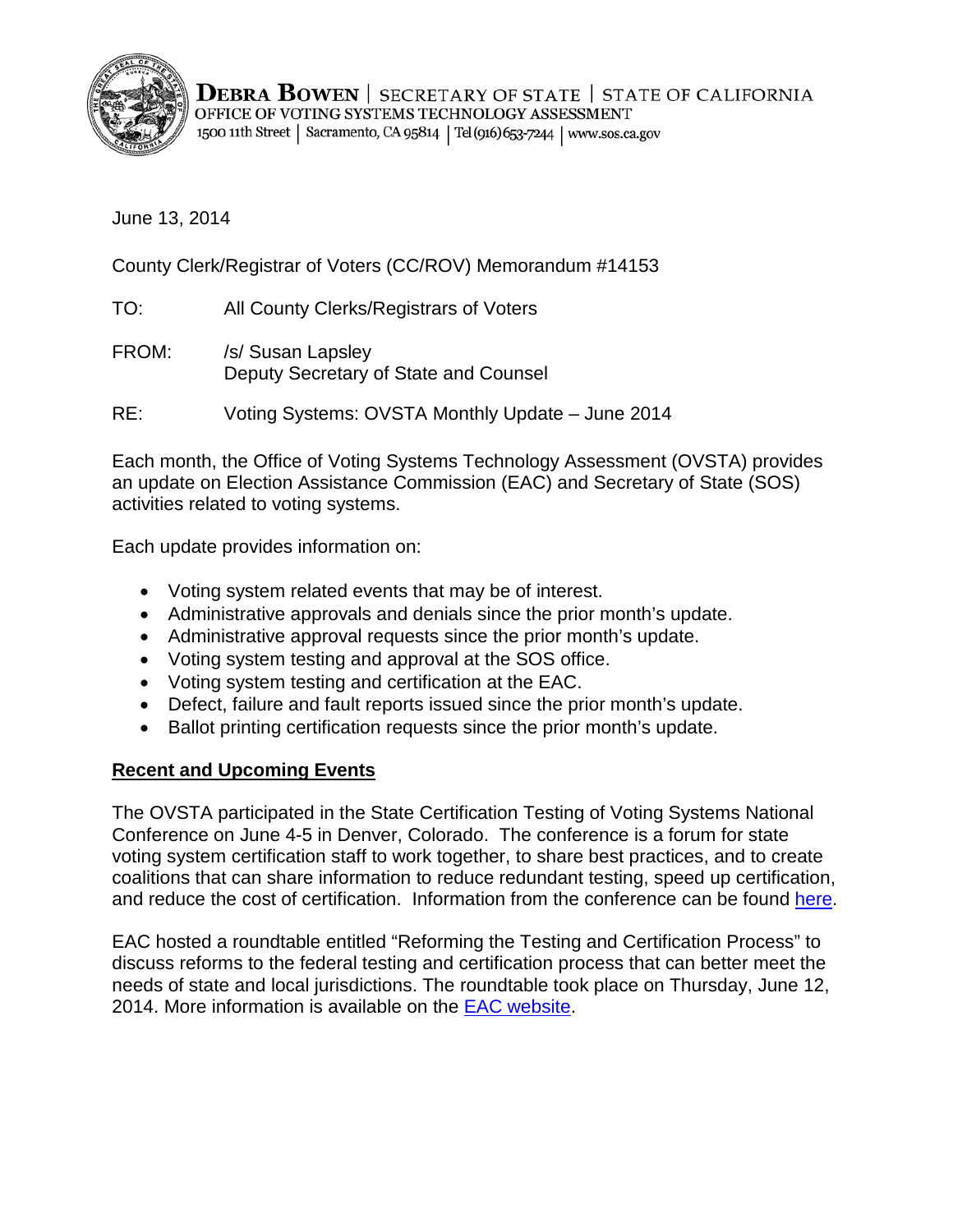## **Administrative Approval Requests**

California Elections Code section 19213 precludes a voting system or part of a voting system that has been approved by the Secretary of State from being changed or modified until the Secretary of State has determined that the change "does not impair its accuracy and efficiency. . . ."

Information on submitting an administrative approval request is in "Requesting" Administrative Approval of [a Change or Modification to an Approved Voting System.](http://www.sos.ca.gov/voting-systems/cert-and-approval/vsysapproval/admin-approval-requirements2012.pdf)"

• Dominion has requested administrative approval for an SQL script to identify an issue caused by Ranked Choice Voting ballots containing a Write-In vote. This SQL script has been modified from the version that was previously approved in June 2013, to identify 400-C and Insight loads in WinEDS that lack the corresponding preference vote data for jurisdictions using the WinEDS 4.0.116B Voting System to run Ranked Choice Voting contests. Dominion submitted the script to National Technical Systems, Inc. (NTS), formerly Wyle Laboratories, an EAC accredited voting system testing laboratory (VSTL) which conducted a review of the script. With the review completed, OVSTA will be conducting a functional test of the script at one of the affected counties.

# **Testing and Approval by the State of California**

• The Secretary of State received a completed application for the Dominion Democracy Suite 4.14 Voting System on November 13, 2013. The system is composed of the election management system, a combined ballot marking device and precinct count optical scan machine and an off-the-shelf central count scan machine. The source code review and penetration testing is complete and draft reports are being reviewed by OVSTA. Volume testing was completed May 1, 2014. Accessibility was completed May 9, 2014. The functional testing began February 3, 2014, and is ongoing.

## **Testing and Certification at the EAC**

The EAC provides a [weekly update](http://www.eac.gov/blogs/voting_system_testing_update_61014/) of voting system testing. As of June 10, 2014, the current testing and certification status for systems relevant to California is:

**Dominion Democracy Suite 4.14-A.1.** EAC approved the Test Report and is working on the final certification documents. Related documents can be found on the EAC [website.](http://www.eac.gov/testing_and_certification/voting_systems_under_test.aspx)

**ES&S EVS 5.2.0.0.** EAC provided comments on the Test Report to NTS on May 18, 2014. NTS is working to resolve those comments. Related documents can be found on the EAC [website](http://www.eac.gov/testing_and_certification/voting_systems_under_test.aspx)**.** 

**Everyone Counts.** EAC approved the application for certification on June 9, 2014. Everyone Counts will be using SLI Global for this test campaign. Related documents can be found on the EAC [website](http://www.eac.gov/testing_and_certification/voting_systems_under_test.aspx)**.**